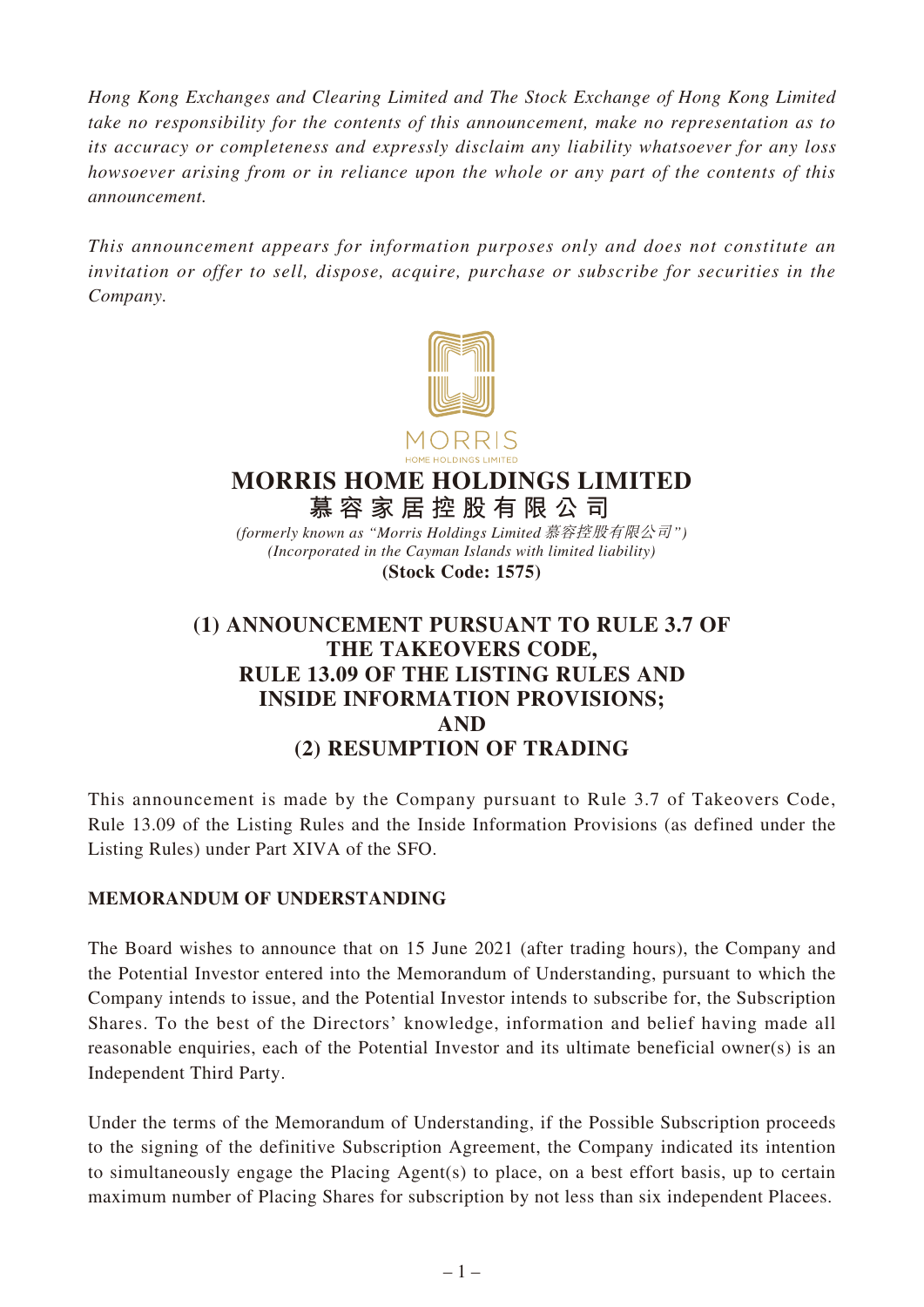#### **Possible Whitewash Waiver**

The Possible Subscription, if materialized, will lead to the Potential Investor holding over 50% of the issued share capital of the Company as enlarged by the Subscription Shares and the maximum number of Placing Shares and thus, a change in control of the Company. The Potential Investor intends to apply to the Executive for the Whitewash Waiver in respect of the mandatory general offer obligation under Rule 26.1 of the Takeovers Code as a result of the issue of the Subscription Shares as contemplated under the Memorandum of Understanding.

The Potential Investor and the Company have not concluded whether obtaining the Whitewash Waiver will be a waivable condition to the Subscription Agreement. If the Whitewash Waiver condition is a waivable condition to the Subscription Agreement, a mandatory general offer cannot be ruled out. If the Whitewash Waiver condition is a non-waivable condition to the Subscription Agreement, the Possible Subscription will not be completed if the Whitewash Waiver is not granted by the Executive.

#### **Conditions precedent**

Completion of the Possible Subscription is conditional upon the fulfillment or waiver (if applicable) of, among other things, the restructuring and/or reorganisation of the debts and liabilities of the Group (in particular the Company) by way of scheme(s) of arrangements, and other customary conditions precedent such as all requisite regulatory and/or third-party consents, approvals and authorisations including the Whitewash Waiver and Shareholders' approval being obtained for the transactions contemplated herein.

### **Working Capital Loan**

At the request of the Company, on 15 June 2021, the Potential Investor provided (and procured the provision by its affiliated entities of) short-term working capital loans to the Group in the total amount of RMB 50 million (the "**Working Capital Loan**"), secured by corporate guarantees by the Company and share charges in the equity of certain subsidiaries of the Group. The Working Capital Loan is intended to be repaid by the net proceeds from the Possible Placing.

### **The Exclusivity Period**

Under the terms of the Memorandum of Understanding, the Company and the Potential Investor shall use their best efforts to work towards the preparing, negotiating and entering into of the legally-binding Subscription Agreement by 31 July 2021 (the "**Long Stop Date**"), unless further extended by mutual consent. The Potential Investor has been granted an exclusivity period for up to 31 August 2021 (the "**Exclusivity Period**"), during which each party (and its affiliates) shall not directly or indirectly solicit, encourage or enter into any agreement, arrangement, discussion or negotiation with, provide information to, or consider any inquiries or proposals from any person with respect to a similar transaction or other transaction in conflict with the transactions contemplated in the Memorandum of Understanding.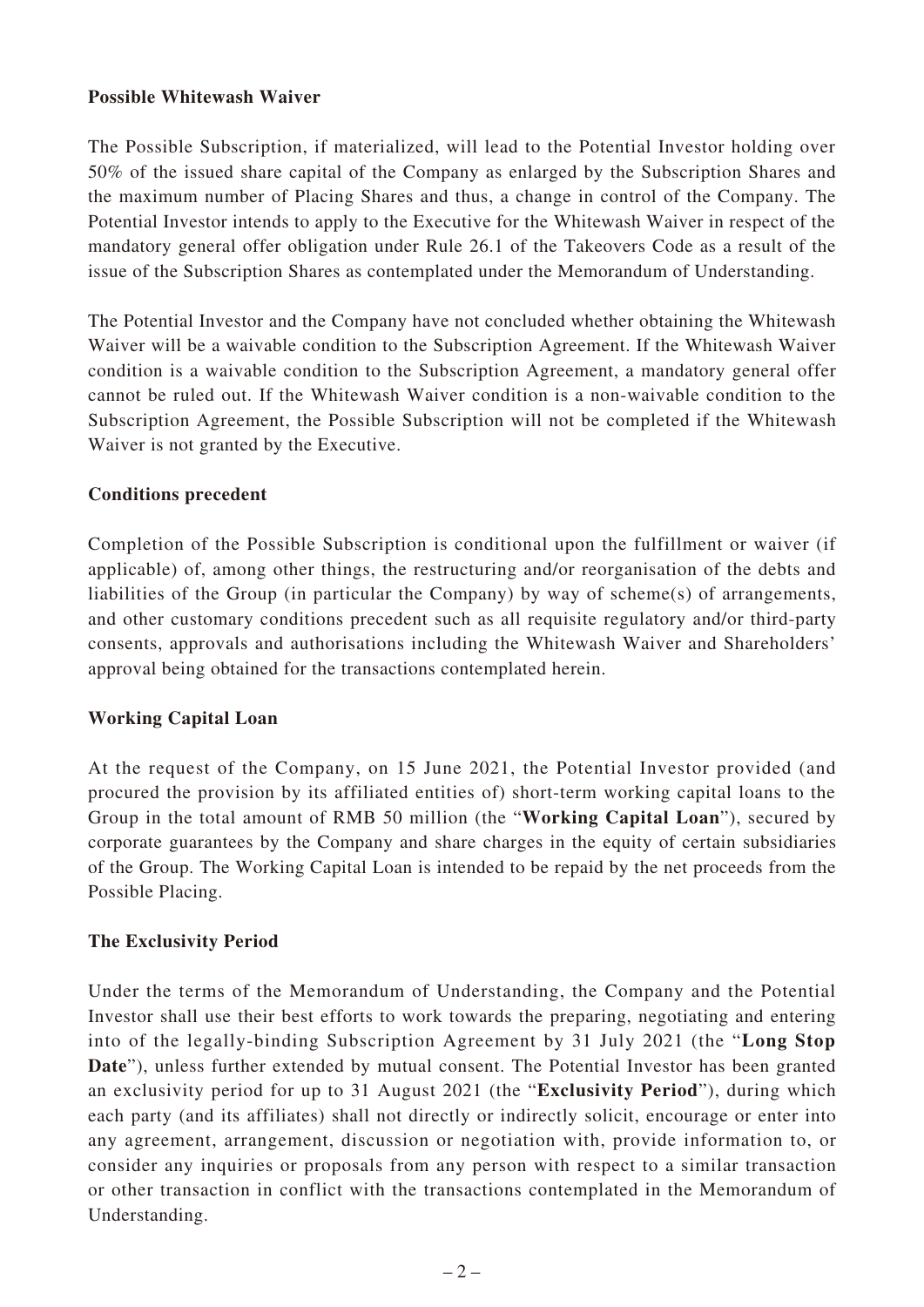### **Non-legally binding nature**

The Memorandum of Understanding is non-legally binding except for provisions in relation to, among other things, the Long Stop Date, the Exclusivity Period, governing law and jurisdiction.

The Possible Subscription is subject to further negotiations between the Company and the Potential Investor and the signing of a definitive Subscription Agreement. The Possible Placing is subject to the signing of the definitive Placing Agreement with Placing Agent(s). The Possible Subscription and the Possible Placing may or may not proceed. Shareholders will be informed of any further developments with regard to the Possible Subscription and the Possible Placing by way of further announcement(s) as and when necessary in accordance with the Listing Rules and the Takeovers Code.

## **SECURITIES OF THE COMPANY**

As at the date of this announcement, details of all classes of the Relevant Securities issued by the Company and the numbers of such securities in issue are as follows:

- (a) a total of 1,000,000,000 Shares in issue of par value US\$0.001 each in the share capital of the Company; and
- (b) convertible bonds in the original principal amount of HK\$200,000,000 issued in January 2018 carrying the right to convert into the Shares, which was partially repaid and having an outstanding principal of HK\$81,439,031 as at 31 May 2021 convertible into 36,684,248 Shares at the conversion price of HK\$2.22 per Share, subject to adjustment mechanisms set out in the terms of the convertible bonds as disclosed in the Company's announcements dated 5 and 24 January 2018.

### **DEALING DISCLOSURE**

For the purposes of the Takeovers Code, the offer period commences on the date of this announcement, being 16 June 2021.

In accordance with Rule 3.8 of the Takeovers Code, respective associates (as defined in the Takeovers Code) of the Company (including, among others, shareholders of the Company having interests of 5% or more in the Relevant Securities of the Company) and of the Potential Investor are hereby reminded to disclose their dealings in the securities of the Company pursuant to the requirements of the Takeovers Code.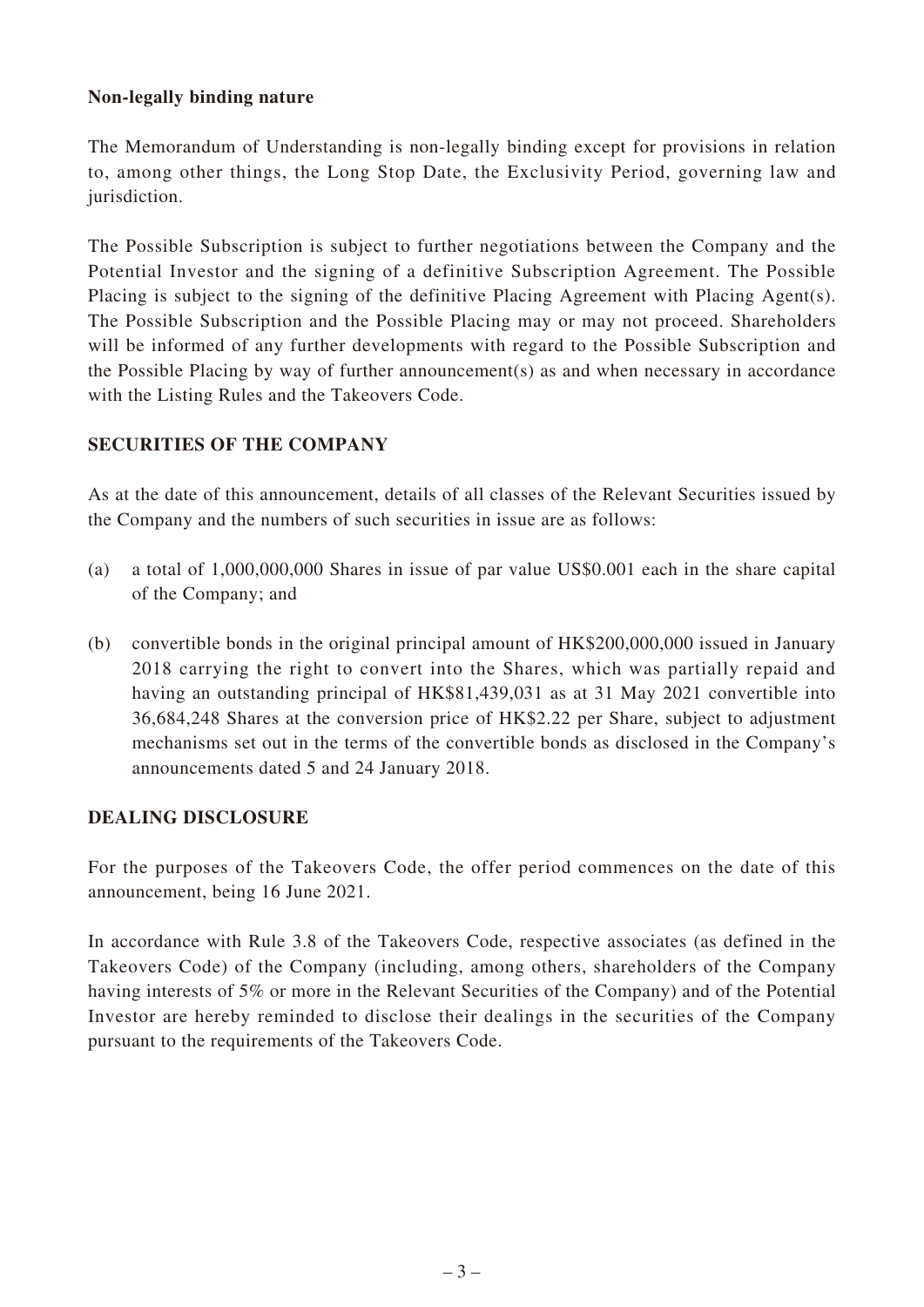# RESPONSIBILITIES OF STOCKBROKERS, BANKS AND OTHER **INTERMEDIARIES**

In accordance with Rule 3.8 of the Takeovers Code, reproduced below is the full text of Note 11 to Rule 22 of the Takeovers Code:

## *"Responsibilities of stockbrokers, banks and other intermediaries*

*Stockbrokers, banks and others who deal in relevant securities on behalf of clients have a general duty to ensure, so far as they are able, that those clients are aware of the disclosure obligations attaching to associates of an offeror or the offeree company and other persons under Rule 22 and that those clients are willing to comply with them. Principal traders and dealers who deal directly with investors should, in appropriate cases, likewise draw attention to the relevant Rules. However, this does not apply when the total value of dealings (excluding stamp duty and commission) in any relevant security undertaken for a client during any 7 day period is less than \$1 million.*

*This dispensation does not alter the obligation of principals, associates and other persons themselves to initiate disclosure of their own dealings, whatever total value is involved.*

*Intermediaries are expected to co-operate with the Executive in its dealings enquiries. Therefore, those who deal in relevant securities should appreciate that stockbrokers and other intermediaries will supply the Executive with relevant information as to those dealings, including identities of clients, as part of that co-operation."*

### **MONTHLY UPDATE**

In compliance with Rule 3.7 of the Takeovers Code, monthly announcement(s) setting out the progress of the Possible Subscription will continue to be made until an announcement of a firm intention to make an offer under Rule 3.5 of the Takeovers Code or of a decision not to proceed with an offer is made.

## **RESUMPTION OF TRADING**

At the request of the Company, trading in the Shares was halted with effect from 9:00 a.m. on 16 June 2021, pending the release of this announcement. An application has been made by the Company to the Stock Exchange for the resumption of trading in the Shares with effect from 9:00 a.m. on 17 June 2021.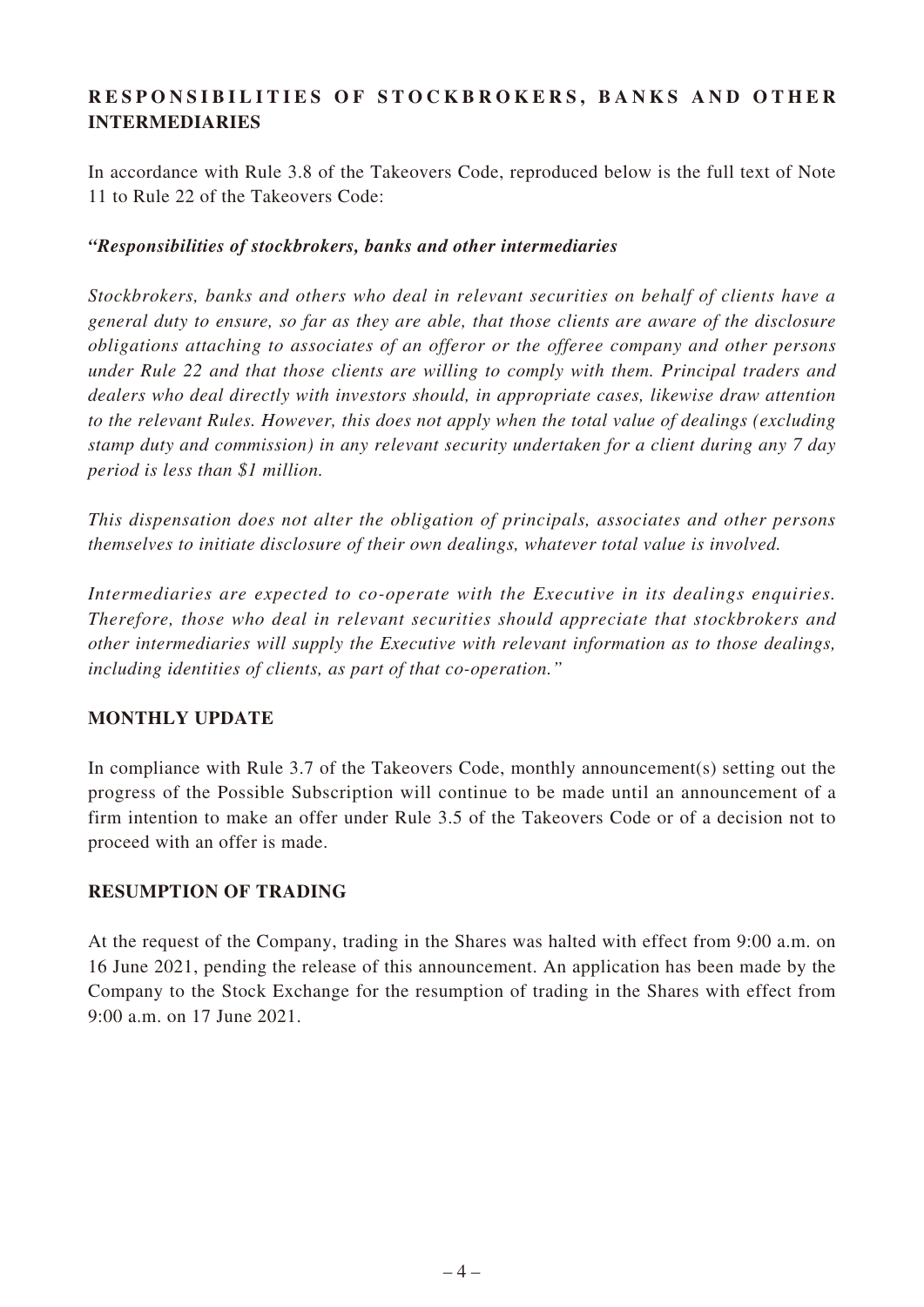#### **WARNING**

**The Memorandum of Understanding is non-legally binding in nature, and the Possible Subscription and the Possible Placing may or may not proceed to signing or completion. Even if the definitive Subscription Agreement and Placing Agreement are signed, completion of the Possible Subscription and the Possible Placing may still be subject to the fulfillment (or, where applicable, waiver) of the conditions precedent contained therein. There is no assurance that the Possible Subscription and the Possible Placing will materialize or eventually be consummated. Shareholders and potential investors are advised to exercise caution when dealing in the Shares and if they are in any doubt about their position, they should consult their professional advisers.**

#### **DEFINITIONS**

In this announcement, unless the context otherwise requires, the following words and expressions shall have the following meanings:

| "acting in concert"            | having the meaning as ascribed thereto under the Takeovers<br>Code                                                                                                                                                                                                                                                       |
|--------------------------------|--------------------------------------------------------------------------------------------------------------------------------------------------------------------------------------------------------------------------------------------------------------------------------------------------------------------------|
| "Board"                        | the board of Directors                                                                                                                                                                                                                                                                                                   |
| "Company"                      | Morris Home Holdings Limited (慕容家居控股有限公司)<br>(formerly known as Morris Holdings Limited (慕容控股有限<br>$\langle \hat{\mathcal{E}}^{\dagger}  $ ), a company incorporated in the Cayman Islands with<br>limited liability and the shares of which are listed on the<br>Main Board of the Stock Exchange with stock code: 1575 |
| "Director(s)"                  | the director(s) of the Company                                                                                                                                                                                                                                                                                           |
| "Executive"                    | the Executive Director of the Corporate Finance Division of<br>the SFC or any of his delegates                                                                                                                                                                                                                           |
| "Group"                        | the Company and its subsidiaries                                                                                                                                                                                                                                                                                         |
| "HK\$"                         | Hong Kong Dollars, the lawful currency of Hong Kong                                                                                                                                                                                                                                                                      |
| "Hong Kong"                    | the Hong Kong Special Administrative Region of the PRC                                                                                                                                                                                                                                                                   |
| "Independent Third Party(ies)" | third party(ies) independent of and not connected with the<br>directors, chief executive or substantial shareholders of the<br>Company or any of its subsidiaries, or any of their respective<br>associates (as defined in the Listing Rules)                                                                            |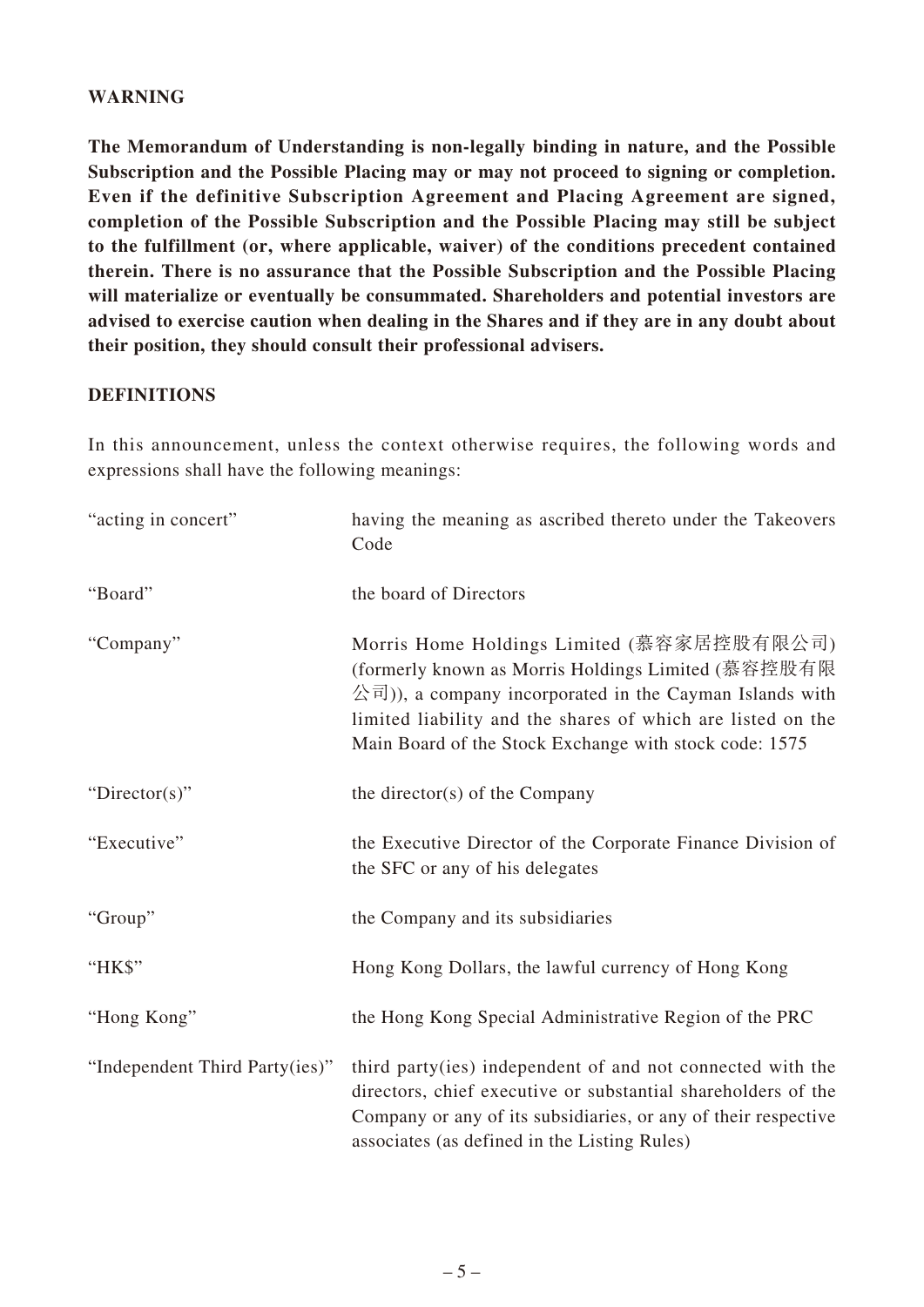| "Listing Rules"                  | the Rules Governing the Listing of Securities on the Stock<br>Exchange                                                                                                                                                              |
|----------------------------------|-------------------------------------------------------------------------------------------------------------------------------------------------------------------------------------------------------------------------------------|
| "Memorandum of<br>Understanding" | the non-legally binding memorandum of understanding dated<br>15 June 2021 entered into between the Company and the<br>Potential Investor in relation to the Possible Subscription                                                   |
| "Placee(s)"                      | independent individuals, corporate, institutional investors or<br>other investors to be procured by or on behalf of the Placing<br>Agent(s) under the Possible Placing                                                              |
| "Placing Agent(s)"               | independent financial institution(s) which are licensed to<br>deal in securities to be engaged by the Company to conduct<br>the Possible Placing, if the Possible Subscription proceeds to<br>signing of the Subscription Agreement |
| "Placing Agreement"              | a legally binding placing agreement which may be entered<br>into between the Company and the Placing Agent(s) in<br>relation to the Possible Placing, if the Possible Subscription<br>proceeds to signing                           |
| "Placing Share(s)"               | certain maximum number of new Shares proposed to be<br>issued by the Company to the Placees under the Possible<br>Placing                                                                                                           |
| "Possible Placing"               | the possible placing of the Placing Shares to not less than six<br>independent Placees through the procurement of the Placing<br>Agent(s) on best effort basis                                                                      |
| "Possible Subscription"          | the possible subscription of the Subscription Shares by<br>the Potential Investor pursuant to the Memorandum of<br>Understanding                                                                                                    |
| "Potential Investor"             | an Independent Third Party, as the potential investor for the<br>Possible Subscription                                                                                                                                              |
| "PRC"                            | the People's Republic of China                                                                                                                                                                                                      |
| "Relevant Securities"            | having the meaning as defined in Note 4 to Rule 22 of the<br><b>Takeovers Code</b>                                                                                                                                                  |
| "SFC"                            | the Securities and Futures Commission of Hong Kong                                                                                                                                                                                  |
| "SFO"                            | the Securities and Futures Ordinance, Chapter 571 of the<br>Laws of Hong Kong                                                                                                                                                       |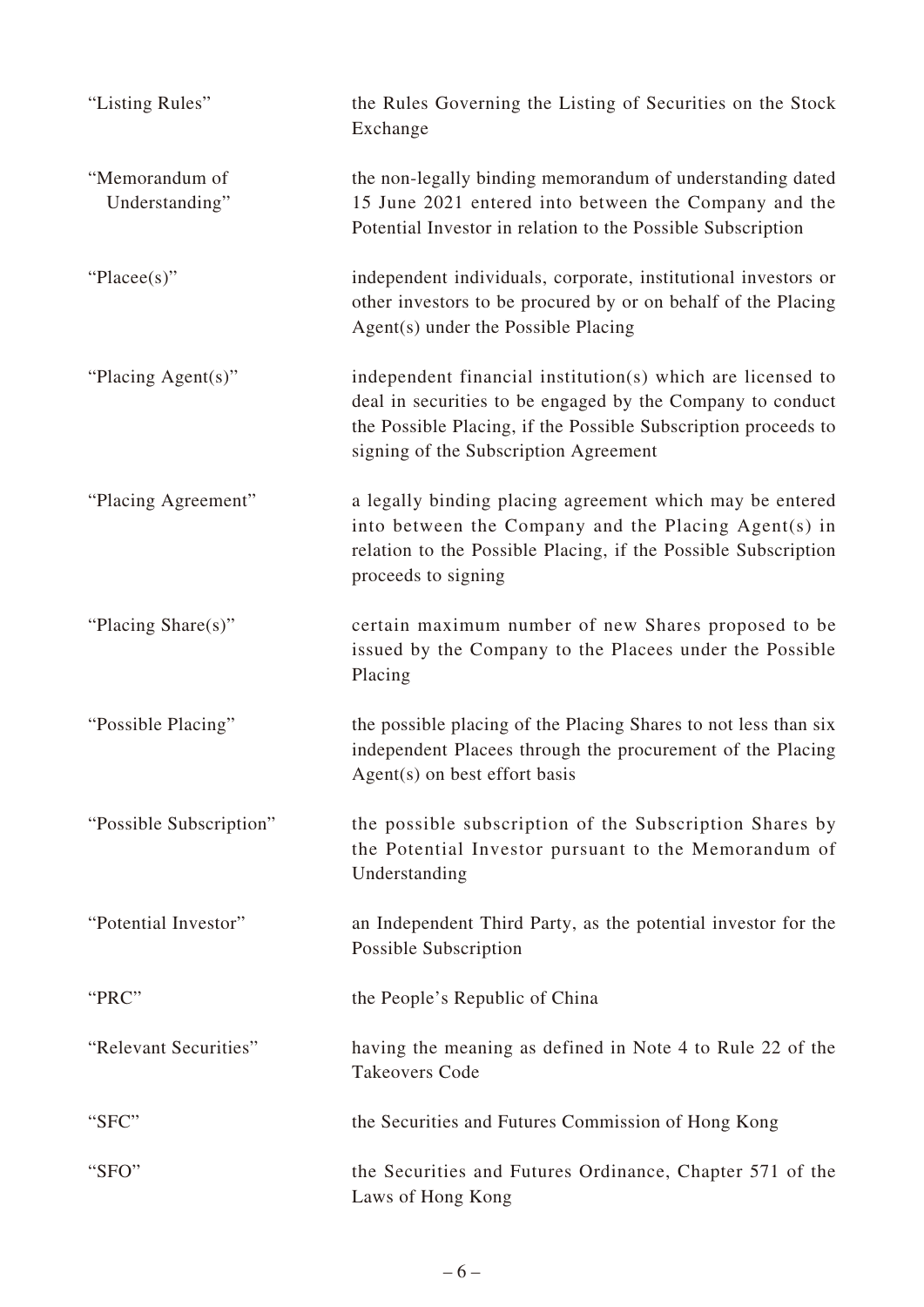| "Share $(s)$ "               | ordinary share(s) of the Company having a par value of<br>US\$0.001 each                                                                                                                                                                                                                                                                                                                                                                                                              |
|------------------------------|---------------------------------------------------------------------------------------------------------------------------------------------------------------------------------------------------------------------------------------------------------------------------------------------------------------------------------------------------------------------------------------------------------------------------------------------------------------------------------------|
| "Shareholder(s)"             | holder(s) of the Shares                                                                                                                                                                                                                                                                                                                                                                                                                                                               |
| "Stock Exchange"             | The Stock Exchange of Hong Kong Limited                                                                                                                                                                                                                                                                                                                                                                                                                                               |
| "Subscription Agreement"     | a legally binding formal agreement which may or may not be<br>entered into between the Company and the Potential Investor<br>in relation to the Possible Subscription                                                                                                                                                                                                                                                                                                                 |
| "Subscription Share(s)"      | certain number of new Shares proposed to be subscribed<br>by the Potential Investor under the Possible Subscription,<br>resulting in the Potential Investor holding over 50% of the<br>issued share capital of the Company as enlarged by the<br>Subscription Shares and the maximum number of Placing<br><b>Shares</b>                                                                                                                                                               |
| "substantial shareholder(s)" | having the meaning ascribed thereto under the Listing Rules                                                                                                                                                                                                                                                                                                                                                                                                                           |
| "Takeovers Code"             | Hong Kong Code on Takeovers and Mergers issued by the<br>SFC, as amended, supplemented or otherwise modified from<br>time to time                                                                                                                                                                                                                                                                                                                                                     |
| "Whitewash Waiver"           | a waiver from the Executive pursuant to Note 1 on<br>dispensations from Rule 26 of the Takeovers Code in<br>respect of the obligations of the Potential Investor to make<br>a mandatory general offer for all of the Shares not already<br>owned or agreed to be acquired by the Potential Investor<br>and any parties acting in concert with it which would, if the<br>Possible Subscription proceeds, otherwise arise as a result of<br>the completion of the Possible Subscription |
|                              | By order of the Board<br><b>Morris Home Holdings Limited</b><br><b>Zou Gebing</b><br>Chairman, Chief Executive Officer and Executive Director                                                                                                                                                                                                                                                                                                                                         |

Hong Kong, 16 June 2021